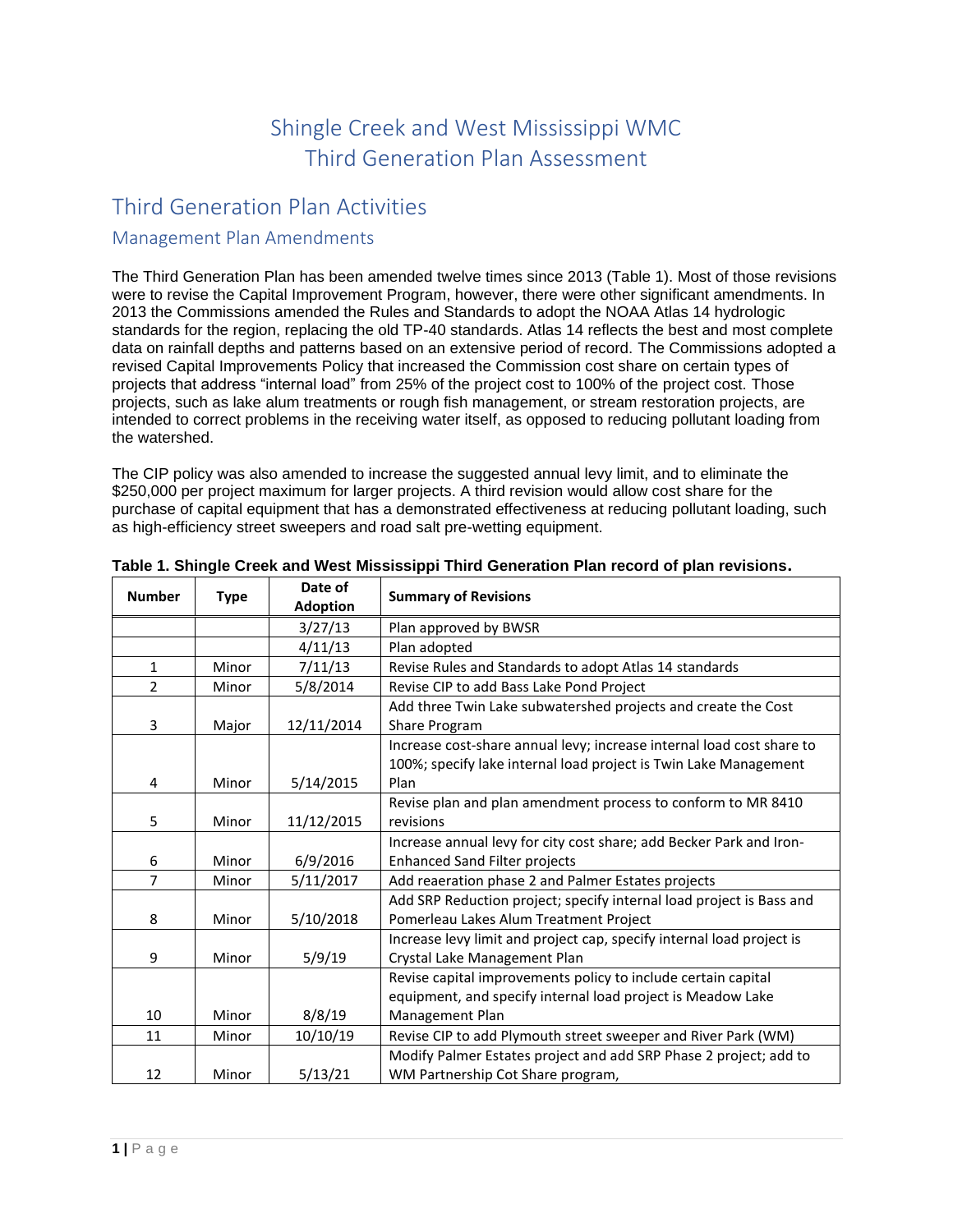# Regulatory Program

The Commissions do not issue permits but do require development and redevelopment to meet requirements for runoff rate control, treatment, and volume management. Those requirements and others relating to wetlands, floodplains, erosion control, buffers, and stream crossings are set forth in Rules and Standards. The Commissions first adopted standards in 1984. The standards were significantly revised in 2002 and issued jointly in 2003 as part of the Second Generation Management Plan, and then reviewed and revised again in 2008. During the Third Generation Plan development the Rules were again reviewed and revised and reissued with that Management Plan. As noted above in the Plan Amendment section, soon after Third Generation Plan was adopted the Atlas 14 hydrologic standards were adopted statewide, and the rules were revised to require those standards to be used in hydrologic and hydraulic modeling in the watershed. The Commissions also act as the Local Government Unit (LGU) for Wetland Conservation Act (WCA) administration for about half the member cities.

Development and redevelopment projects that meet certain size and other criteria are required by city ordinances to incorporate into their developments Best Management Practices (BMPs) sufficient to meet the Commissions' Rules and Standards. Engineering plans, hydrologic calculations, wetland delineations, and other supporting material is submitted to the Commissions' Engineer, who conducts a Project Review and discusses the proposal and any necessary revisions with the developer.

Table 2 summarizes the projects reviews that have been completed during 2013-2021. These project reviews include private development and redevelopment as well as public projects such as street and highway projects.

| Year         |                        | <b>Shingle Creek</b> | <b>West Mississippi</b> |                     |  |
|--------------|------------------------|----------------------|-------------------------|---------------------|--|
|              | <b>Project Reviews</b> | <b>Wetland Only</b>  | <b>Project Reviews</b>  | <b>Wetland Only</b> |  |
| 2013         | 17                     |                      |                         |                     |  |
| 2014         | 17                     |                      | 13                      |                     |  |
| 2015         | 10                     |                      |                         |                     |  |
| 2016         | 10                     |                      | 10                      |                     |  |
| 2017         | 8                      |                      | 10                      |                     |  |
| 2018         | 13                     |                      | 5                       |                     |  |
| 2019         | 10                     | 9                    | 10                      | 6                   |  |
| 2020         | 12                     |                      |                         |                     |  |
| 2021         | $8*$                   | $1 *$                | $11*$                   | $1 *$               |  |
| <b>TOTAL</b> | 97                     | 36                   | 66                      | 27                  |  |

#### **Table 2. Project review history 2013-2021.**

\*Through September 2021.

The Commissions also are consulted by other agencies working on large transportation projects, and the Engineer has participated in early planning efforts for the Blue Line Light Rail Extension, the I-494 3rd Lane project, and the upcoming T-94/TH 252 upgrades. Finally, the Commissions also review and comment on special studies that identify potential water resources impacts from development, redevelopment, and transportation projects, such as Environmental Assessments (EAW), and Environmental Impact Statements (EIS) and Alternative Urban Areawide Reviews (AUAR). Some of these include:

- Hennepin County State Aid Highway 103 (West Broadway)
- Hennepin County State Aid Highway 81 (Bottineau Boulevard)
- Vicksburg Lane Extension in Plymouth
- Target Area AUAR in Brooklyn Park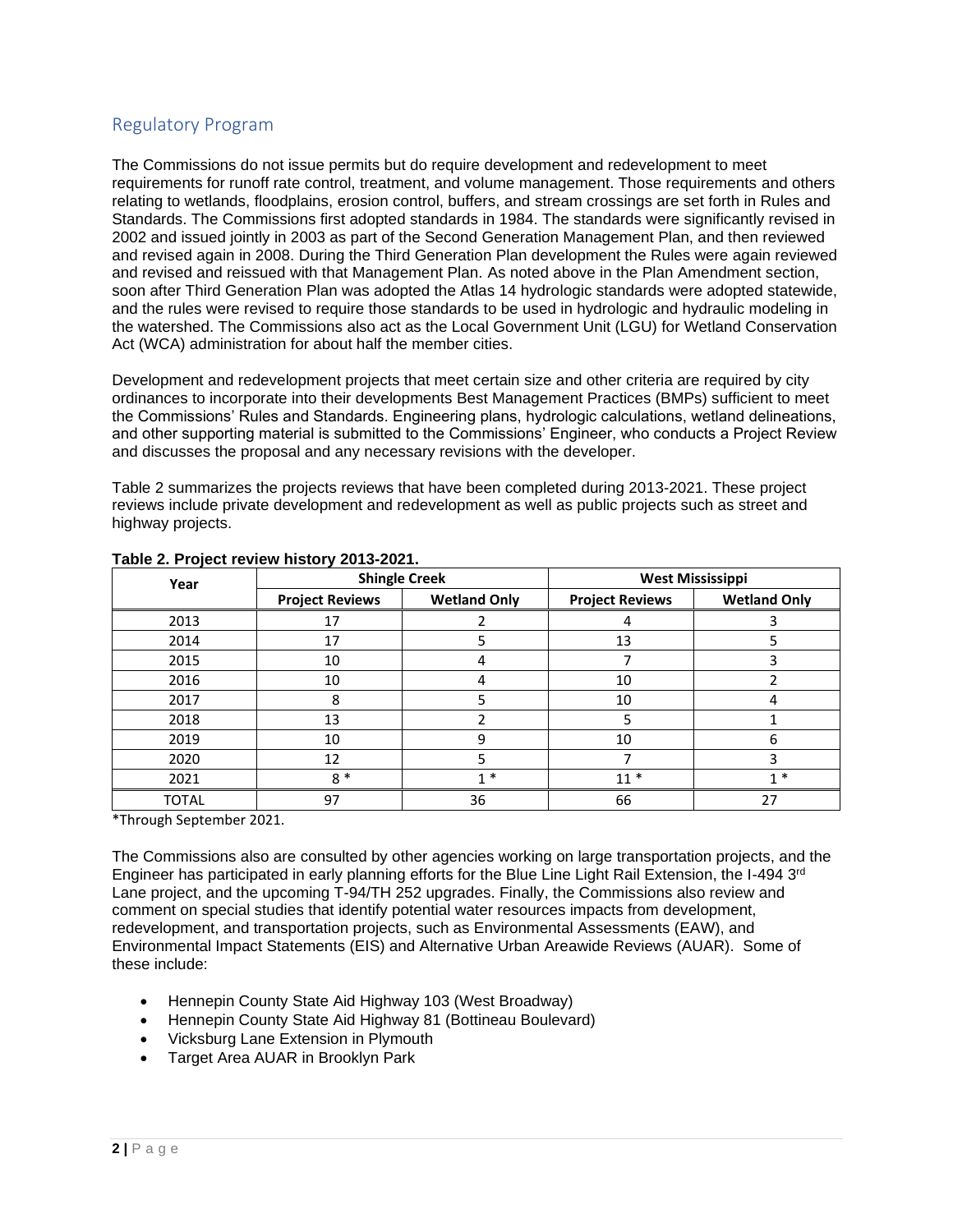# Monitoring Program

The Commissions operate a robust monitoring program that tracks conditions in the lakes and major streams of the watersheds. The lakes in the watershed are monitored on a rotating basis every two to three years. Much of the lake motioning is completed by volunteers through the Met Council's Citizen-Assisted Monitoring Program (CAMP). Each year the Commission performs in-depth surface and water column monitoring on two lakes and updates fish and aquatic vegetation surveys. Flow and water quality is routinely monitored at two locations on Shingle Creek and one on Bass Creek, and at two Mississippi River outfalls per year on a rotating basis. Shingle Creek also collaborates with the USGS, which operates a monitoring station on Shingle Creek at Queen Avenue in Minneapolis. "Real time" data including current flow and water temperature is available [here.](https://waterdata.usgs.gov/mn/nwis/uv?05288705) Data is summarized in an Annual Water Quality Report that is available on the Commissions' website.

## Education and Outreach Program

The Third Generation Plan set forth three education and public outreach goals and several strategies for achieving them. The Commissions' Education and Public Outreach Committee mostly works with the West Metro Water Alliance (WMWA), a collaborative formed by the Commissions along with Elm Creek WMO and Bassett Creek WMO. While the Commissions do continue to provide local education and outreach, the four WMOs pool resources to take on larger, more visible initiatives. The most significant and far-reaching program is Watershed PREP, in which contracted educators present water resourcebased classes to fourth grade students. **Lesson 1***, What is a Watershed and Why Do We Care?* provides an overview of the watershed concept and is specific to each school's watershed. It describes threats to the watershed. **Lesson 2,** *The Incredible Journey,* describes the movement and status of water as it travels through the water cycle. Since the program's inception in 2013, over 20,700 students have participated in lesson 1, and 6,700 in Lesson 2.

Other education and outreach activities include:

- In partnership with Hennepin County, student and adult volunteer monitoring of selected steam and wetland sites in the watersheds
- In partnership with the Metropolitan Council, volunteer lake water quality monitoring on 4-6 lakes per year.
- In partnership with WMWA, workshops on rain gardens and sustainable turf management.
- An annual watershed-wide cleanup event coinciding with Earth Week
- Education and outreach materials highlighting proper use of road salt for snow and ice control.
- Outreach to local print and cable television for news coverage of commission and city projects.

## Special Studies

*Subwatershed Assessments*. Subwatershed assessments are intensive studies of small areas of land to identify the best locations for small Best Management Practices (BMPs) such as rain gardens, tree trenches, and bioinfiltration basins. They are usually completed in areas that are already developed and have little or no stormwater treatment, and where it is not practical to construct a large regional BMPs such as stormwater ponds.

- Champlin Redevelopment Area (WM)
- Crystal Shopping Center Area (SC)
- Brooklyn Center Evergreen Park Neighborhood (WM)
- Pike Lake Subwatershed in Plymouth (SC)
- Pike Lake Subwatershed in Maple Grove (SC)
- Minneapolis in Shingle Creek (SC)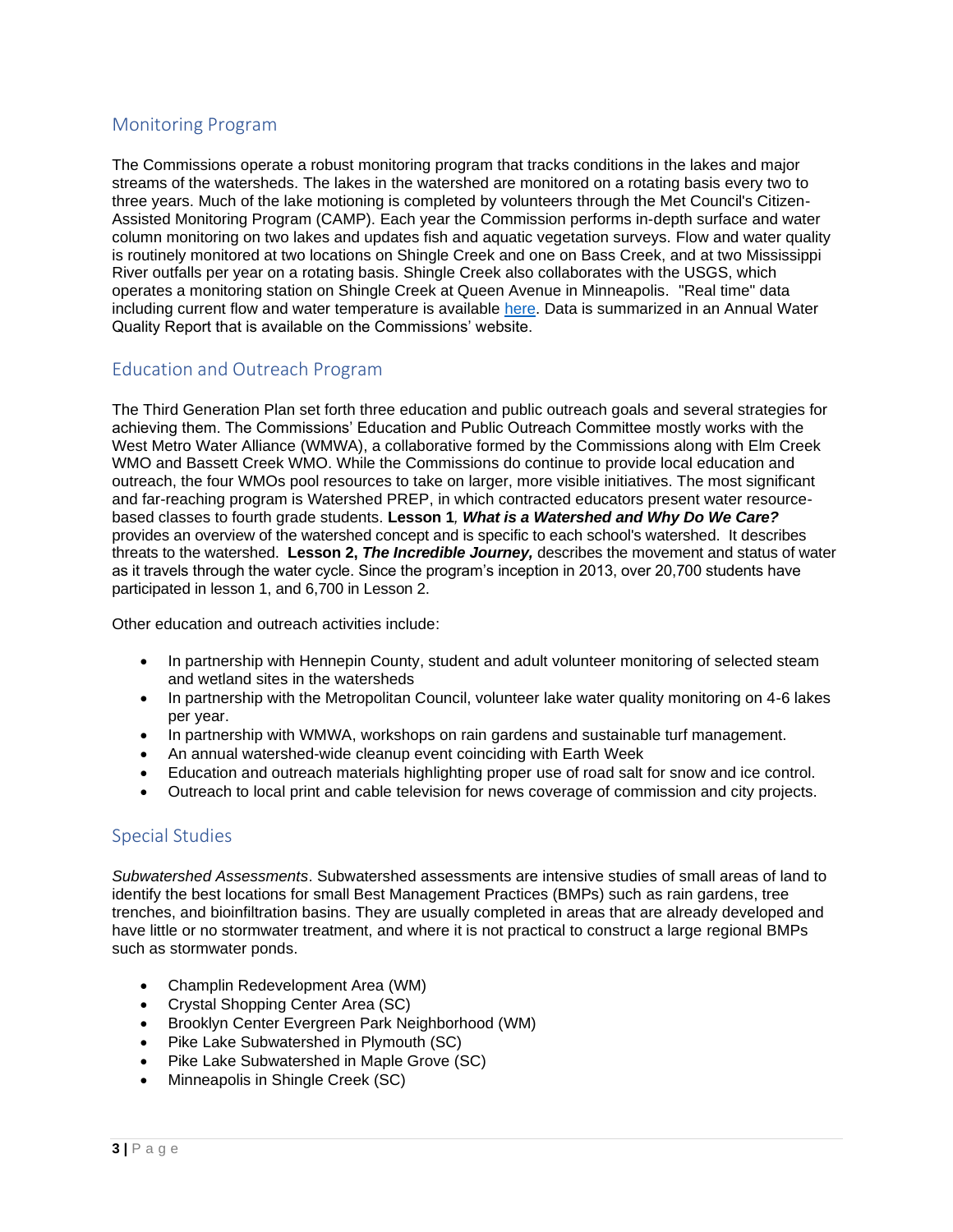*Directly Connected Untreated Areas.* Commission staff completed a GIS analysis to delineate the areas of the watershed that contribute stormwater to the lakes and streams without any intervening treatment, whether from BMPs, wetlands, or lakes. These areas could benefit from enhanced street sweeping or targeted BMP retrofits.

*HUC8 Special Hazard Areas Study*. Shingle Creek received a grant from the DNR to update hydrologic and hydraulic modeling for the watershed using the most recent Atlas 14 rainfall depths and distributions. This modeling will be used by the DNR and FEMA to update the Flood Insurance Study Special Hazard Area (Floodplain) maps.

# Research Projects

*Paired Intersection Study.* Between 2009 and 2013 Shingle Creek and City of Robbinsdale completed a research project to investigate whether porous asphalt could be used as a physical substitute for road salt as an ice prevention method. Two low-volume residential intersections in Robbinsdale were selected as test sites. One leg of each was reconstructed using porous asphalt pavement. An adjacent intersection at each served as control. During the two year monitoring period, the control intersections were plowed and salted as usual. The test sections were plowed, but no salt or sand was applied. Images taken by closed circuit cameras overlooking the sites were used to estimate bare pavement. Results suggest that unsalted porous asphalt pavement can have net bare pavement comparable to a salted traditional pavement section.

*Public Art Reaeration.* Shingle Creek received a research grant to design and install in-stream structures to add dissolved oxygen to streamflow to help sustain aquatic organisms. Unlike traditional "bubblers" or other aeration techniques, the Commissions proposed to challenge artists to design artistic structures. Working with Forecast Public Art, two artists were selected and designs proposed, however, the estimated cost of installation and maintenance of the structures made the project infeasible, and the project did not proceed to completion.

*Modular Green Roofs*. Green roofs can be expensive and difficult to retrofit when existing roofs have little additional load bearing capacity. The objective of this 2012-2015 research study was to develop and test several versions of a do-it-yourself lightweight, portable, modular system of soil media and plants that could be constructed and installed by non-professionals on existing rooftops to catch and retain precipitation that would otherwise be converted to urban runoff. The modules would be suitable for installation without the need for supplemental structural reinforcement, membrane installation to combat leakage, or intensive maintenance such as supplemental irrigation. They were installed and tested on rooftops in Brooklyn Park, Robbinsdale, and Maple Plain, and proved effective, and are still in place today.

*Biochar Filters*. The Commissions obtained a federal Section 319 grant to fund a project to field-trial three applications of a promising yet simple technology to help reduce bacteria such as *E. coli* in stormwater. Biochar – a specially engineered type of charcoal –added to iron-enhanced sand filters was effective in lab experiments at removing bacteria in synthetic stormwater. The three field trials tested the effectiveness of these filters at treating real-world stormwater runoff by adding the substance to stormwater pond iron-enhanced sand filter benches; to filters placed in storm sewer catch basins; and to a filter bed to treat flow diverted from Shingle Creek. Construction was completed in 2016, and the applications were effectiveness-monitored in 2016-2017.

# Progress Toward TMDLs

Thirteen of the 16 lakes in the Shingle Creek watershed were initially designated as Impaired Waters for excess nutrients by the MPCA (Table 3). Several impairments were also designated on Shingle and Bass Creeks. Total Maximum Daily Load (TMDL) studies have been completed to determine the sources of those pollutants and the amount of annual pollutant load reduction required, and implementation actions identified. The Commission has systematically reviewed progress toward meeting those requirements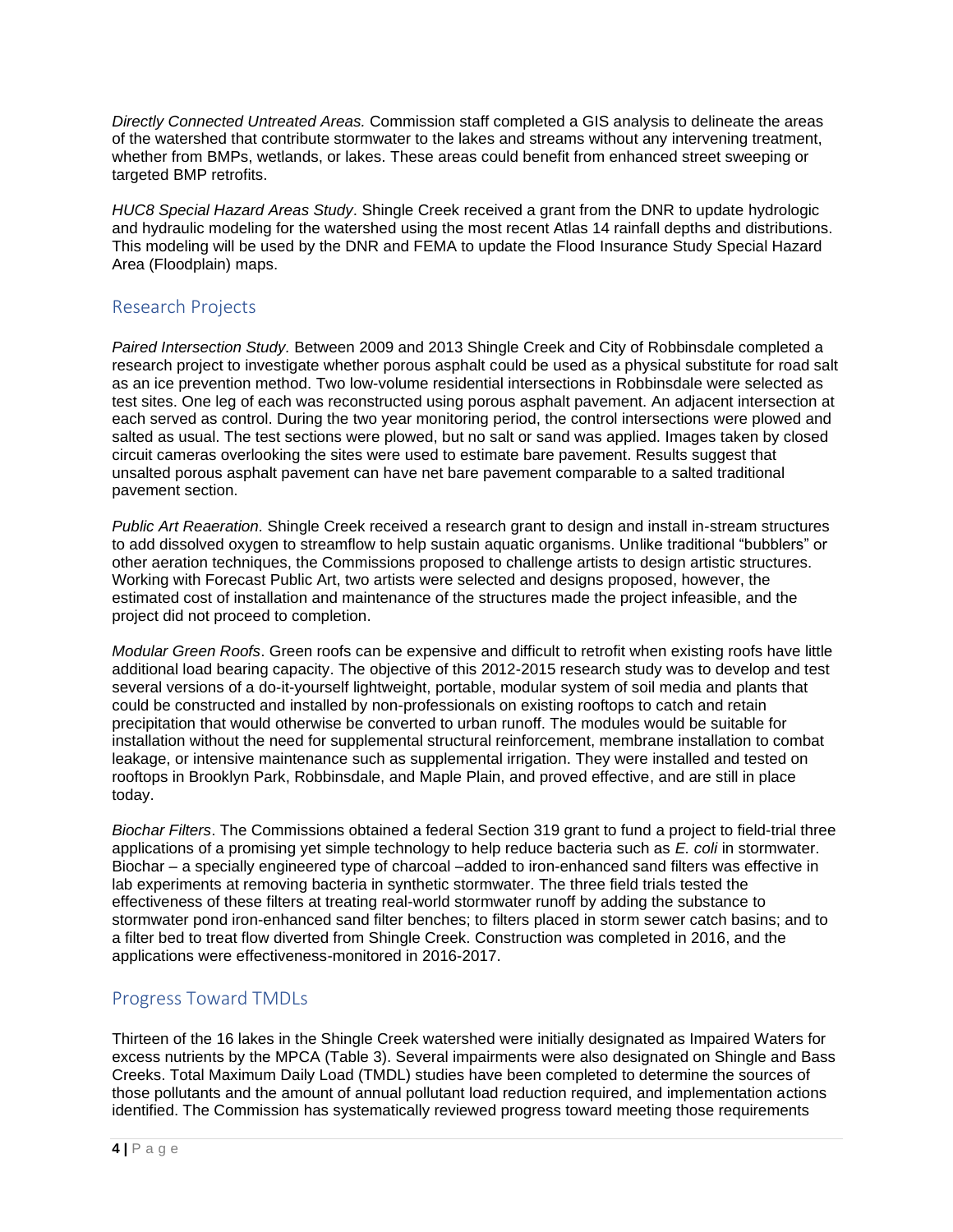through TMDL Five Year Reviews. All the lakes have been completed and work is underway on the balance of the stream TMDLs. These Five-Year Reviews summarize the actions that have been taken, the amount of load reduction that has been achieved, and priorities for the coming 5-10 years.

Three of the impaired lakes have subsequently been "delisted," or removed from the Impaired Waters list, as they now meet state water quality standards:" Schmidt, Lower Twin, and Ryan Lakes.

| <b>Water Resource</b> | Impairment               | <b>TMDL Approved</b>   | 5-year Review |
|-----------------------|--------------------------|------------------------|---------------|
| Bass Lake             | <b>Nutrients</b>         | 9/25/09                | 2017          |
| Cedar Island Lake     | <b>Nutrients</b>         | 4/14/10                | 2018          |
| Crystal Lake          | <b>Nutrients</b>         | 3/25/09                | 2016          |
| Eagle Lake            | <b>Nutrients</b>         | 4/14/10                | 2018          |
| Lake Magda            | <b>Nutrients</b>         | 9/30/10                | 2019          |
| Meadow Lake           | <b>Nutrients</b>         | 3/23/10                | 2019          |
| Pike Lake             | <b>Nutrients</b>         | 4/14/10                | 2018          |
| Pomerleau Lake        | <b>Nutrients</b>         | 9/25/09                | 2017          |
| Ryan Lake             | <b>Nutrients</b>         | 11/9/07                | 2014          |
| Schmidt Lake*         | <b>Nutrients</b>         | 9/25/09                | 2017          |
| Upper, Middle, and    | <b>Nutrients</b>         | 11/9/07                | 2014          |
| Lower Twin Lake* and  | Mercury in fish          | 3/27/07 (MPCA)         |               |
| Ryan Lake*            | PFOS, PCB in fish        | Not yet begun (MPCA)   |               |
| Shingle Creek         | Chloride                 | 2/14/07                | 2014, 2022    |
| Shingle Creek         | Dissolved oxygen         | 11/4/11                | In progress   |
| Shingle Creek         | Biota-macroinvertebrates | 11/4/11                | In progress   |
| Shingle Creek         | E. coli                  | 11/20/14 (MPCA)        | 2022          |
| <b>Bass Creek</b>     | Biota-fish               | 11/4/11                | In progress   |
| <b>Bass Creek</b>     | Chloride                 | Metro wide TMDL (MPCA) | 2022          |

\*Schmidt, Lower Twin, and Ryan Lake were "delisted" in 2014.

# Cost Share Projects

The Shingle Creek Commission operates two programs to share in the cost of small BMP installations. The City Cost Share Program provides matching funding for City voluntary BMPs. The Partnership Cost Share Program provides up to 100% of the cost of voluntary BMPs on private property. West Mississippi also operates a City Cost Share Program, and in 2021 created a Partnership Cost Share Program that will be available for voluntary projects starting in 2022. For each program the respective watershed levies and amount annually. Cost share guidelines specify project eligibility, and participation is granted on a first come first served basis as funds are available. In 2018 the Commissions received a grant of \$103,571 from the Board of Water and Soil Resources from the Watershed Based Funding Pilot Program that was used to supplement funding for these cost share projects.

Table 4 shows the City Cost Share projects undertaken in Shingle Creek. Only one project has been completed in West Mississippi – a contribution of \$35,442 to the Brooklyn Park River Park stormwater pond project.

| Year | <b>Project</b>                     | <b>Description</b>                            | <b>Cost Share</b> |  |  |  |  |  |
|------|------------------------------------|-----------------------------------------------|-------------------|--|--|--|--|--|
| 2015 | <b>Brooklyn Center City Garage</b> | UG treatment added for runoff from impervious | \$28,116          |  |  |  |  |  |
|      |                                    | area                                          |                   |  |  |  |  |  |
| 2015 | New Hope Rain Garden               | New rain garden added as part of neighborhood | 17,200            |  |  |  |  |  |
|      |                                    | street project                                |                   |  |  |  |  |  |

#### **Table 4. Shingle Creek City Cost Share projects 2013-2021.**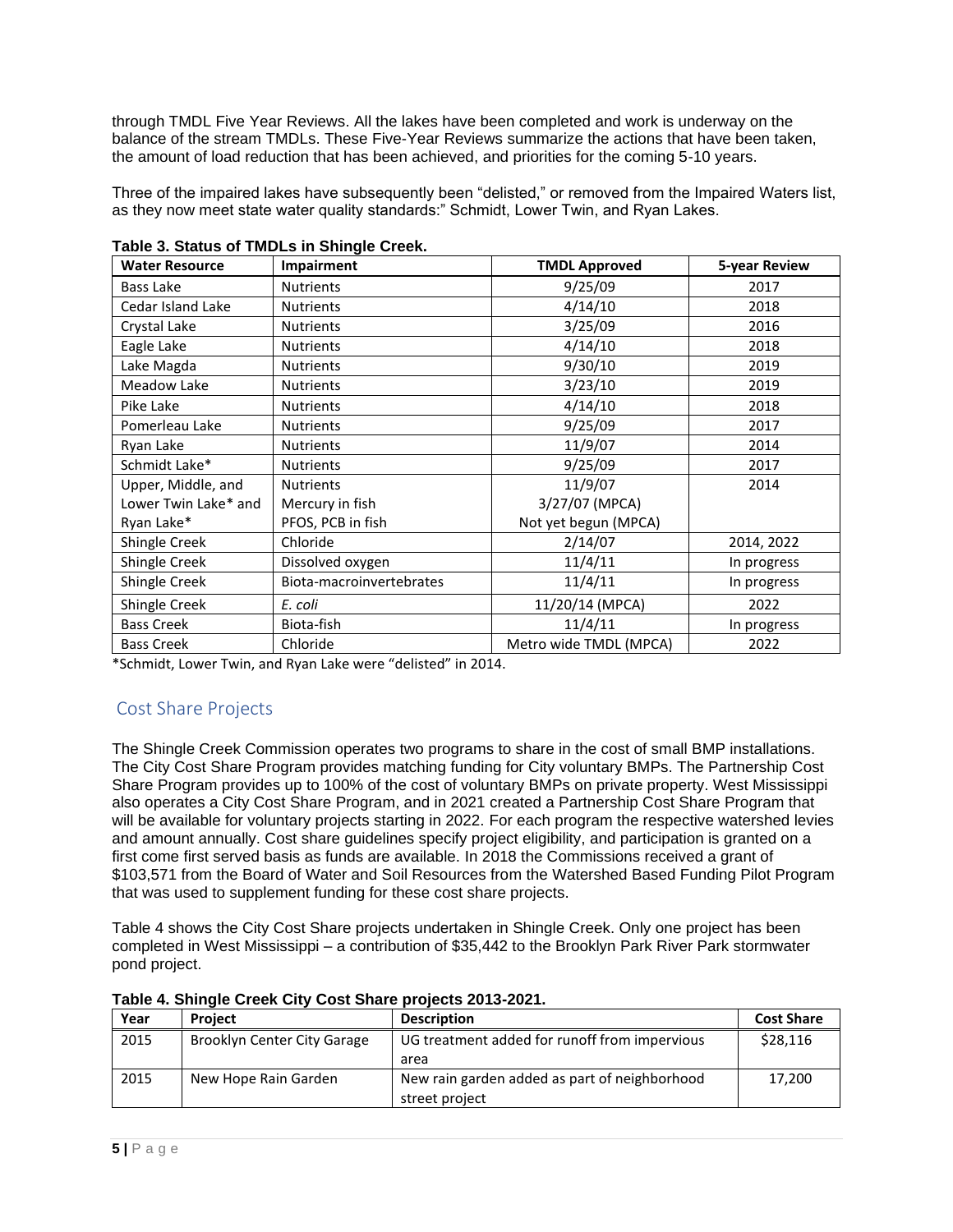| Year         | Project                             | <b>Description</b>                                 | <b>Cost Share</b> |
|--------------|-------------------------------------|----------------------------------------------------|-------------------|
| 2016         | Brooklyn Park Bass Creek            | New pond added as part of neighborhood street      | 43,623            |
|              |                                     | project                                            |                   |
| 2016         | Minneapolis Blooming Blvds          | Infiltration areas added to alleys in Crystal Lake | 17,000            |
|              |                                     | drainage area                                      |                   |
| 2017         | Crystal Skyway Neighborhood         | UG treatment added as part of neighborhood street  | 50,000            |
|              |                                     | project                                            |                   |
| 2017         | Robbinsdale 37 <sup>th</sup> Avenue | UG treatment added as part of neighborhood street  | 50,000            |
|              |                                     | project                                            |                   |
| 2018         | Crystal Becker Park                 | UG treatment added as part of park project         | 50,000            |
| 2019         | Brooklyn Center Brine               | Brine making and storage equipment added at        | 50,000            |
|              | Equipment                           | Garage                                             |                   |
| 2020         | New Hope City Hall                  | UG treatment added as part of park project         | 49,066            |
| 2020         | Crystal W. Broadway                 | UG treatment added as part of redevelopment        | 50,000            |
|              |                                     | project                                            |                   |
| 2021         | New Hope Meadow Lake                | Preparation for lake drawdown                      | 18,129            |
| <b>TOTAL</b> |                                     |                                                    | \$423,134         |

Table 5 shows the Partnership Cost Share projects to date. The City of Brooklyn Park and Metro Blooms have formed a fruitful partnership with several large multi-family residential property managers to undertake BMP and native planting retrofits on the grounds of multi-family facilities. The Shingle Creek Commission and Hennepin County have contributed funding to several of these projects. Part of the benefit of these projects is the intensive outreach and education to the facility residents, many of whom come from traditionally underserved populations. The residents participate in planting and maintenance and become stewards of the gardens. Management and maintenance staff also receive training in watershed-friendly practices.

| Year         | Project               | <b>Description</b>                                            | <b>Cost Share</b> |
|--------------|-----------------------|---------------------------------------------------------------|-------------------|
| 2018         | Autumn Ridge I        | Rain gardens and native plantings on apartment complex        | \$50,000          |
|              |                       | grounds                                                       |                   |
| 2019         | Twin Lake North       | Rain garden and floodplain native plantings on apartment      | 43,510            |
|              |                       | complex grounds                                               |                   |
| 2019         | Autumn Ridge II       | Rain gardens and native plantings on apartment complex        | 50,000            |
|              |                       | grounds                                                       |                   |
| 2020         | <b>Brooks Landing</b> | Rain gardens and native plantings on senior complex grounds   | 30,000            |
|              |                       | adjacent to Shingle Creek                                     |                   |
| 2020         | <b>Crescent Cove</b>  | UG treatment and native plantings, lake buffer on residential | 50,000            |
|              |                       | facility adjacent to Upper Twin Lake                          |                   |
| 2021         | <b>Brooks Gardens</b> | Rain gardens and native plantings on apartment complex        | 30,000            |
|              |                       | grounds                                                       |                   |
| <b>TOTAL</b> |                       |                                                               | \$253,510         |

**Table 5. Shingle Creek Partnership Cost Share projects 203-2021.**

## **Grants**

The cities that make up the Commissions have been actively taking actions to manage and improve the water resources in the watersheds. The Commissions have been fortunate to have been very successful at applying for and receiving grants to undertake projects and special studies. As detailed in Table 6, this has provided nearly \$3.5 million to supplement local funding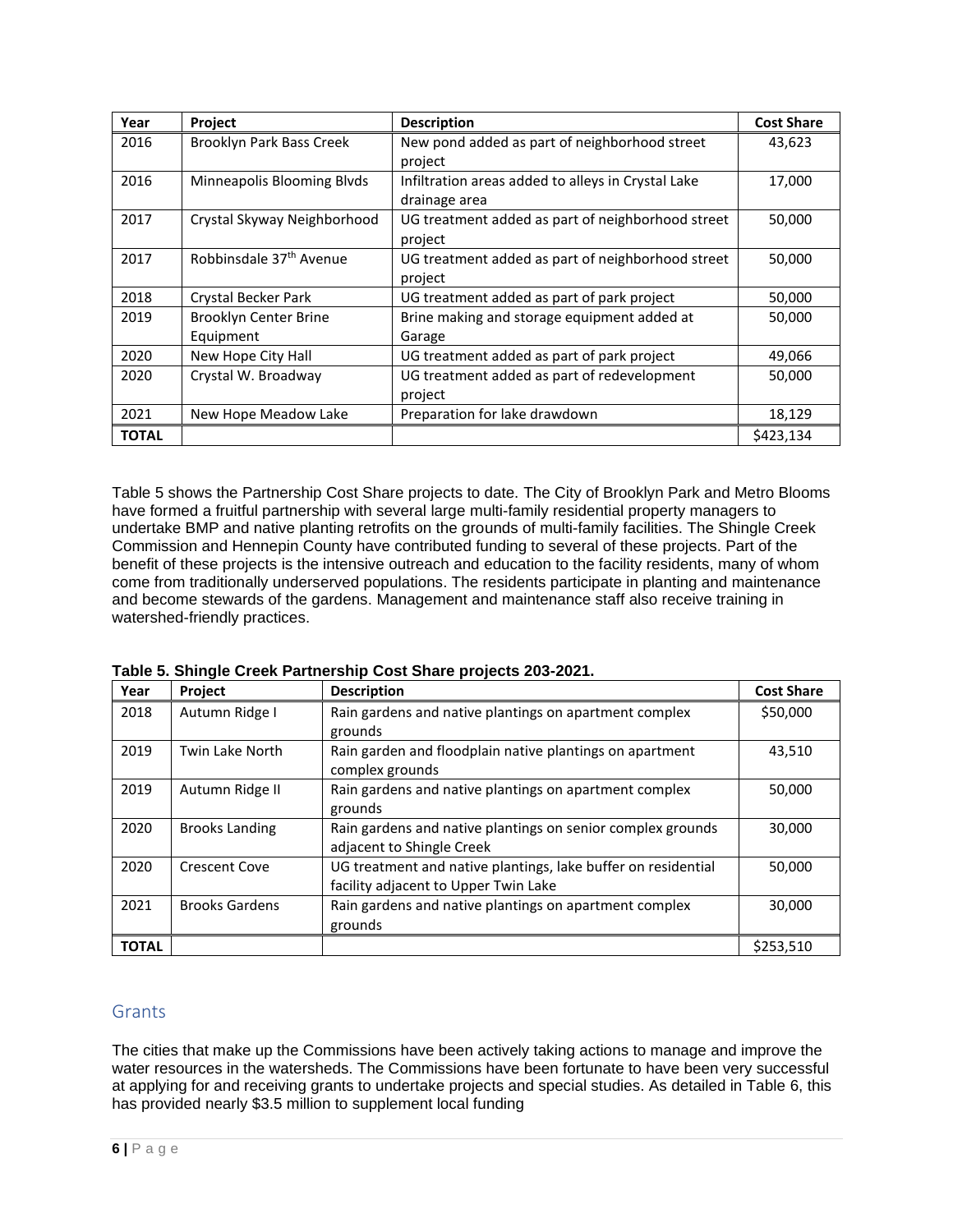| <b>PROJECT</b>                           | <b>AMOUNT</b> | <b>SOURCE</b>           | <b>YEAR</b> |
|------------------------------------------|---------------|-------------------------|-------------|
| Connections at Shingle Creek             | \$200,000     | <b>BWSR CWLA</b>        | 2014        |
| <b>SC Reaeration Structures</b>          | \$93,500      | <b>MPCA Section 319</b> | 2014        |
| Twin Lake Carp Management                | \$100,000     | MPCA Section 319        | 2015        |
| <b>Biochar Enhanced Filters</b>          | \$199,625     | <b>MPCA Section 319</b> | 2015        |
| <b>Becker Park Infiltration</b>          | \$725,000     | <b>BWSR CWLA</b>        | 2015        |
| <b>Becker Park Infiltration</b>          | \$200,000     | Met Council             | 2017        |
| <b>Becker Park Infiltration</b>          | \$150,000     | Met Council             | 2017        |
| <b>SRP Reduction Project</b>             | \$72,170      | MPCA Section 319        | 2018        |
| Flood Hazard Mapping Update              | \$50,000      | <b>DNR</b>              | 2018        |
| Bass and Pomerleau Alum Treatment        | \$267,040     | <b>BWSR CWLA</b>        | 2017        |
| Minneapolis SWA                          | \$38,000      | <b>BWSR AIG</b>         | 2017        |
| Crystal Lake Management Plan             | \$216,066     | <b>MPCA Section 319</b> | 2019        |
| Watershed Pilot Program                  | \$103,571     | <b>BWSR WBIF</b>        | 2018        |
| Meadow Lake Drawdown                     | \$40,000      | <b>BWSR WBIF</b>        | 2020        |
| <b>Bass Creek Restoration</b>            | \$70,000      | <b>BWSR WBIF</b>        | 2020        |
| Meadow Lake Management Plan              | \$153,510     | <b>BWSR CWLA</b>        | 2020        |
| <b>Connections II Stream Restoration</b> | \$328,000     | <b>BWSR CWLA</b>        | 2020        |
| <b>SRP Channel Extension</b>             | \$75,000      | <b>HC Opportunity</b>   | 2021        |
| Palmer Estates Stream Restoration        | \$384,000     | <b>BWSR CWLA</b>        | 2021        |
| <b>TOTAL</b>                             | \$3,465,482   |                         |             |

**Table 6. Grant funding received 2013-2021.**

WBIF = Watershed Based Implementation Funding; CWLA = Clean Water Legacy Act; IG = Advance Implementation **Grants** 

# Capital Projects

The Commissions share in the cost of qualifying capital projects in accordance with a CIP Cost Share Policy. The Commission share is funded using the authority under Minn. Stat. 103B.251, which allows the Commissions to request Hennepin County to levy an ad valorem tax on their behalf across all the property in the watershed. Any excess levy funds after project close outs are segregated in a Closed Projects Account and may be used only for additional capital projects. The Commissions do not have the authority to contract for capital projects on their own. Cities serve as contracting agencies and are then reimbursed from Commission funds. Tables 7 and 8 show the Third Generation capital projects and levies for each watershed.

| Table 7. Shingle Creek capital projects and levies, 2013-2021. |  |  |  |  |  |
|----------------------------------------------------------------|--|--|--|--|--|
|----------------------------------------------------------------|--|--|--|--|--|

|      |                                 | <b>Commission</b> | Local        | <b>Grants</b> | <b>Total</b> | Amount    |
|------|---------------------------------|-------------------|--------------|---------------|--------------|-----------|
| Year | <b>Project Name</b>             | <b>Share</b>      | <b>Share</b> |               | Cost         | Levied    |
| 2014 | <b>Bass Lake Improvements</b>   | \$210,000         | \$630,000    | \$0           | \$840,000    | \$210,000 |
| 2014 | City Cost Share                 | \$50,000          | \$50,000     | \$0           | \$100,000    | \$50,000  |
| 2015 | City Cost Share                 | \$100,000         | \$100,000    | \$0           | \$200,000    | \$100,000 |
| 2015 | Shingle Creek Reaeration        | \$42,500          | \$34,000     | \$93,500      | \$170,000    | \$42,500  |
| 2015 | Twin Lake Carp Mgmt             | \$125,000         | \$0          | \$100,000     | \$225,000    | \$125,000 |
| 2015 | Partnership Cost Share          | \$50,000          | \$50,000     | \$0           | \$100,000    | \$50,000  |
| 2016 | City Cost Share                 | \$100,000         | \$100,000    | \$0           | \$200,000    | \$101,000 |
| 2016 | <b>Biochar Enhanced Filters</b> | \$210,000         |              | \$199,625     | \$409,625    | \$212,100 |
| 2016 | Partnership Cost Share          | \$50,000          | \$50,000     | \$0           | \$100,000    | \$50,500  |
| 2017 | City Cost Share                 | \$100,000         | \$100,000    | \$0           | \$200,000    | \$106,050 |
| 2017 | Partnership Cost Share          | \$50,000          | \$50,000     | \$0           | \$100,000    | \$53,025  |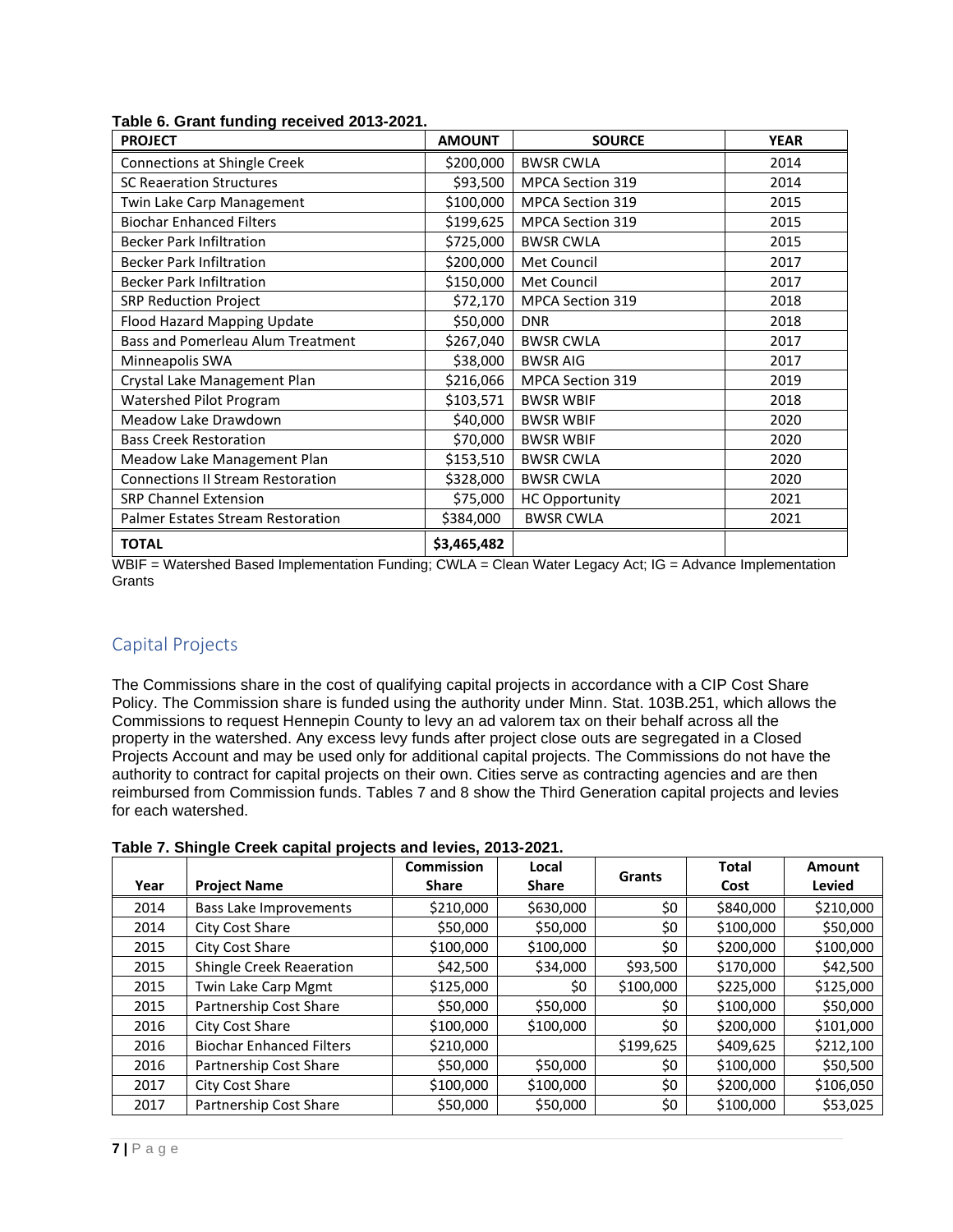|      |                                    | <b>Commission</b> | Local        | <b>Grants</b> | <b>Total</b> | Amount      |
|------|------------------------------------|-------------------|--------------|---------------|--------------|-------------|
| Year | <b>Project Name</b>                | <b>Share</b>      | <b>Share</b> |               | Cost         | Levied      |
| 2018 | City Cost Share                    | \$100,000         | \$100,000    | \$0           | \$200,000    | \$106,050   |
| 2018 | Partnership Cost Share             | \$50,000          | \$50,000     | \$0           | \$100,000    | \$53,025    |
| 2018 | <b>Becker Park Infiltration</b>    | \$250,000         | \$1,175,000  | \$1,075,000   | \$2,500,000  | \$265,125   |
| 2018 | <b>SRP Reduction Project</b>       | \$52,510          | \$0          | \$72,170      | \$124,680    | \$55,700    |
| 2018 | Bass/Pomerleau Alum <sup>1</sup>   | \$390,000         | \$0          | \$267,040     | \$390,000    | \$0         |
| 2019 | City Cost Share                    | \$100,000         | \$100,000    | \$0           | \$200,000    | \$106,050   |
| 2019 | Partnership Cost Share             | \$50,000          | \$50,000     | \$0           | \$100,000    | \$53,025    |
| 2019 | Crystal Lake Mgmt Plan             | \$154,440         | \$0          | \$216,066     | \$370,506    | \$163,785   |
| 2020 | City Cost Share                    | \$100,000         | \$100,000    | \$0           | \$200,000    | \$106,050   |
| 2020 | <b>Connections II Stream Resto</b> | \$400,000         | \$0          | \$328,000     | \$400,000    | \$424,200   |
| 2020 | <b>Plymouth Street Sweeper</b>     | \$75,000          | \$275,000    | \$0           | \$350,000    | \$79,540    |
| 2020 | Meadow Lake Mgmt Plan              | \$300,000         | \$0          | \$40,000      | \$300,000    | \$318,150   |
| 2020 | Meadow Lake Mgmt Plan              | \$0               | \$0          | \$153,510     | \$0          | \$0         |
| 2020 | <b>Bass Creek Restoration</b>      | \$400,000         | \$0          | \$70,000      | \$400,000    | \$424,200   |
| 2020 | Partnership Cost Share             | \$50,000          | \$50,000     | \$0           | \$100,000    | \$53,025    |
| 2021 | City Cost Share                    | \$100,000         | \$100,000    | \$0           | \$200,000    | \$106,050   |
| 2021 | Partnership Cost Share             | \$50,000          | \$50,000     | \$0           | \$100,000    | \$53,025    |
| 2021 | Palmer Estates Stream Resto        | \$600,000         | \$0          | \$384,000     | \$600,000    | \$636,300   |
| 2021 | SRP Channel Phase I <sup>2</sup>   | \$50,000          | \$0          | \$75,000      | \$125,000    | \$0         |
| 2021 | <b>SRP Channel Phase II</b>        | \$125,000         | \$0          | \$0           | \$125,000    | \$132,565   |
|      | <b>TOTAL</b>                       | \$4,484,450       | \$2,250,000  | \$3,073,911   | \$9,529,811  | \$4,236,040 |

<sup>1</sup> Commission share was paid for using the proceeds from the 2014 Bass Lake Improvements levy<br><sup>2</sup>.Commission share was paid for from the Closed Projects Account.

|      |                                  | <b>Commission</b> | Local       | Grants   | Total       | <b>Amount</b> |
|------|----------------------------------|-------------------|-------------|----------|-------------|---------------|
| Year | <b>Project Name</b>              | <b>Share</b>      | Share       |          | Cost        | Levied        |
|      | <b>Stream Stabilization Mill</b> |                   |             |          |             |               |
| 2012 | Pond                             | \$125,000         | \$375,000   |          | \$500,000   | \$125,000     |
| 2013 | None                             | \$0               | \$0         |          | \$0         | 0             |
| 2014 | City Cost Share                  | \$50,000          | \$50,000    |          | \$100,000   | \$50,000      |
| 2015 | City Cost Share                  | \$50,000          | \$50,000    |          | \$100,000   | \$50,000      |
| 2016 | City Cost Share                  | \$50,000          | \$50,000    |          | \$100,000   | \$50,500      |
| 2016 | <b>Biochar Pond Retrofits</b>    | \$80,000          | \$0         | \$49,875 | \$129,875   | \$80,800      |
| 2017 | City Cost Share                  | \$50,000          | \$50,000    |          | \$100,000   | \$50,000      |
| 2017 | Miss Crossings Rain Garden       | \$54,800          | \$164,200   |          | \$219,000   | \$54,800      |
| 2018 | City Cost Share                  | \$50,000          | \$50,000    |          | \$100,000   | \$53,025      |
| 2019 | City Cost Share                  | \$50,000          | \$50,000    |          | \$100,000   | \$53,025      |
| 2020 | City Cost Share                  | \$50,000          | \$50,000    |          | \$100,000   | \$53,025      |
|      | Miss Crossings Phase B           |                   |             |          |             |               |
| 2020 | <b>Infiltration Vault</b>        | \$100,000         | \$300,000   |          | \$400,000   | \$106,050     |
|      | <b>River Park Stormwater</b>     |                   |             |          |             |               |
| 2020 | Improvements                     | \$121,250         | \$363,750   |          | \$485,000   | \$128,585     |
|      | <b>TOTAL</b>                     | \$831,050         | \$1,552,950 | \$49,875 | \$2,433,875 | \$854,810     |

## **Table 8. West Mississippi capital projects and levies, 2013-2021.**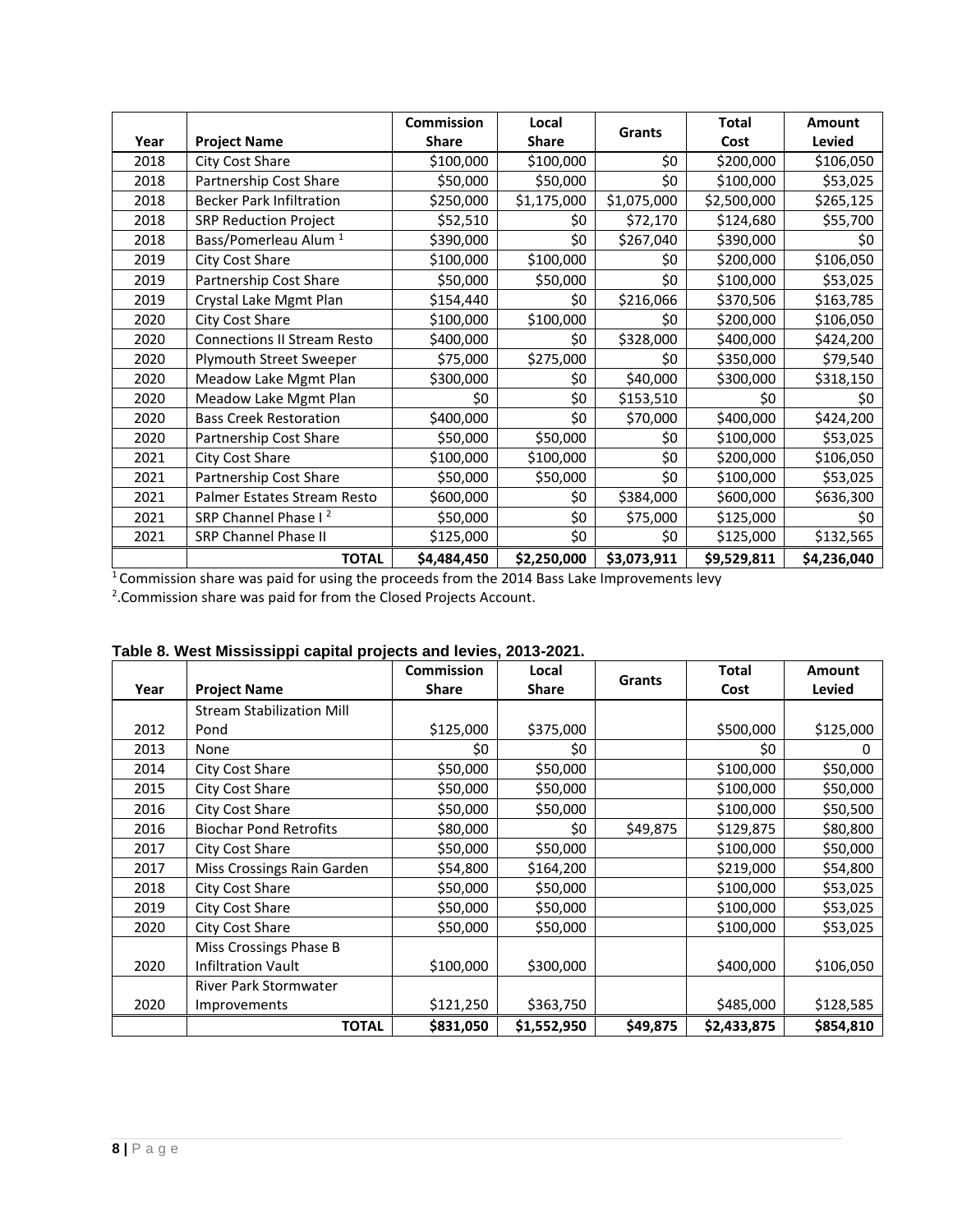# Evaluation of Goals and Strategies

# Third Generation Priorities

The Third Generation Watershed Management Plan established five priorities to be addressed in the 2013-2022 planning period. The Plan also established goals in six areas – water quantity, water quality, groundwater, wetlands, drainage systems, and operations – and priority actions. The following is an overview of progress through mid-2021.

### **Priority 1: Work aggressively toward achieving TMDL lake and stream goals**.

The member cities, other agencies, and private property owners have implemented a variety of actions to improve lakes and streams, from the large capital projects detailed earlier in this report to individual property maintenance choices. Some examples include:

- Investing in road salt pre-wetting equipment, plow operator training, and revising plowing and ice control standards to minimize the use of road salt to the minimum required for public safety.
- Investing in regenerative air street sweepers and increasing the frequency of street sweeping.
- Routinely incorporating Best Management Practices into public infrastructure projects.
- Moving beyond watershed load reductions to addressing lake and stream internal load reduction projects such as alum treatment, rough fish management, and steam restorations.
- Enhancing public education and outreach about waters and good practices, from elementary students to lake associations to tabling at city festivals and events.

#### **Priority 2: Revise the Rules and Standards to achieve more load and runoff volume reduction.**

Concurrent with adoption of the Plan, the Commissions revised the rules to apply to smaller projects – down to 0.5 acres in size – and increased the required infiltration volume from 0.5 inches to 1 inch.

#### **Priority 3: Expand the public education and outreach program to reach more stakeholders.**

The Commissions are members of the West Metro Water Alliance (WMWA), in collaboration with Elm Creek and Bassett Creek to pool resources and ideas, and to focus on delivering common messages across the wider area. WMWA also initiated the Watershed PREP program, which provides classroom lessons to fourth grade students throughout the four watersheds.

#### **Priority 4: Retrofit BMPs in developed areas in the most cost-effective way**.

The Commissions have completed several subwatershed assessments to systematically study small areas to identify the most cost-effective practices. Funding for those practices is available through the cost share programs and the CIP.

#### **Priority 5: Develop a whole-watershed sustainable water budget.**

At the time the Third Generation Plan was completed, there was a concern about 1) the loss of wetlands in Brooklyn Park and Champlin due to changing groundwater patterns, and 2) periodic low-flow conditions in Shingle and Bass Creeks contributing to the fish and macroinvertebrate communities. As work proceeded the past several years, the conclusion was reached that this was part of a larger Metro-wide issue that was likely not solvable locally.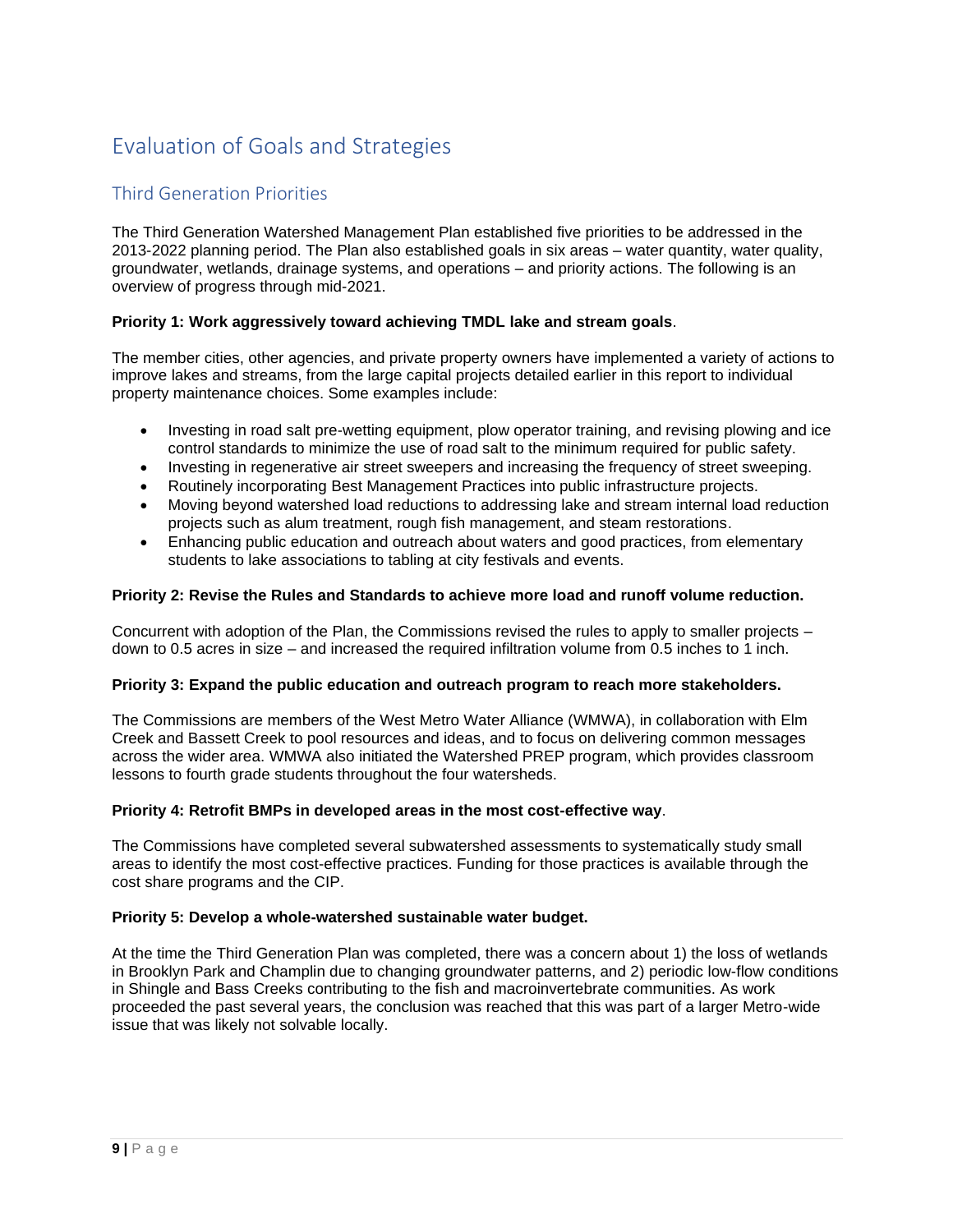# Progress Toward Third Generation Goals and Actions

## **Water Quantity**

| <b>Third Generation Goals</b>            | <b>Progress Toward Goals</b> | <b>Expected Completion</b> | <b>Status</b> |
|------------------------------------------|------------------------------|----------------------------|---------------|
| A.1 Maintain the existing 100-year flood | Ongoing.                     | Ongoing.                   | On track      |
| profile throughout the watersheds.       |                              |                            |               |
| A.2 Determine ecological low flows for   | Not yet completed.           | Will not be completed.     | <b>Needs</b>  |
| Shingle and Bass Creeks                  |                              |                            | work          |

#### *Water Quantity Actions:*

| <b>Third Generation Actions</b>                                                                                                                                                                       | <b>Progress Toward Goals</b>                                | <b>Expected Completion</b>                                                                                        | <b>Status</b>        |
|-------------------------------------------------------------------------------------------------------------------------------------------------------------------------------------------------------|-------------------------------------------------------------|-------------------------------------------------------------------------------------------------------------------|----------------------|
| a. Maintain and update as necessary a                                                                                                                                                                 | Completed work on the HUC8* special flood                   | Will complete in 2021-22.                                                                                         | On track             |
| calibrated hydraulic model of Shingle Creek                                                                                                                                                           | hazard areas modeling and submitted to the                  |                                                                                                                   |                      |
| and its tributaries                                                                                                                                                                                   | DNR for review and comment.                                 |                                                                                                                   |                      |
| b. Maintain rules and standards requiring<br>new development and redevelopment to<br>control the rate and volume of runoff<br>discharged from their sites and update those<br>standards as necessary. | Keep abreast of requirements of other WMOs<br>and agencies. | Will continue to monitor industry developments<br>and regulations and revise rules and standards as<br>necessary. | On track             |
| c. Develop a sustainable water budget for<br>each watershed and an action plan for<br>management activities necessary for its<br>achievement                                                          | None.                                                       | Will not be completed.                                                                                            | <b>Needs</b><br>work |

\*HUC = Hydrologic Unit Code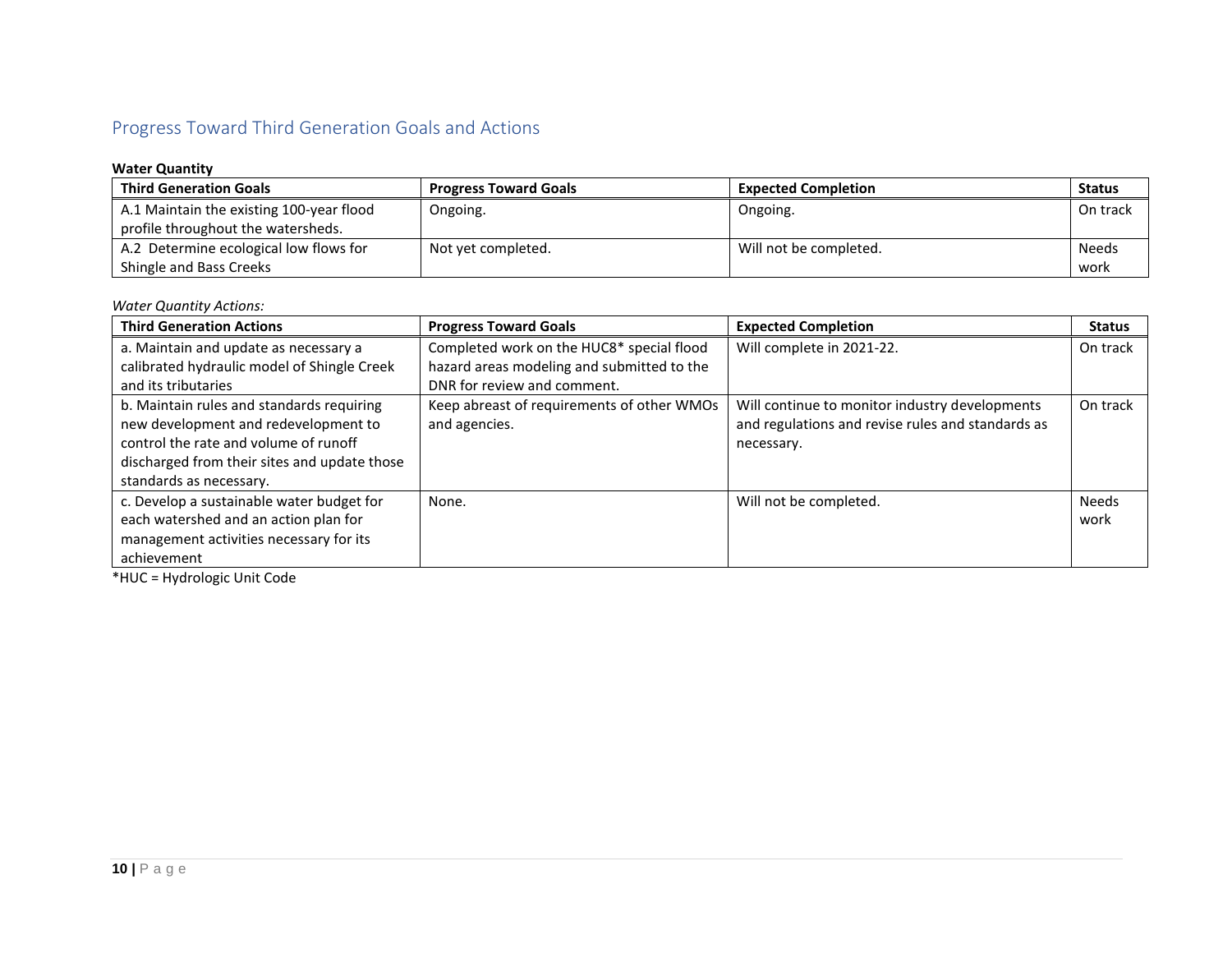### **Water Quality**

| <b>Third Generation Goals</b>                                                                                                                                                                                                                                     | <b>Progress Toward Goals</b>                                                                                                                                                           | <b>Expected Completion</b>                                                                                                                                                                                                                                                                                                                                       | <b>Status</b>               |
|-------------------------------------------------------------------------------------------------------------------------------------------------------------------------------------------------------------------------------------------------------------------|----------------------------------------------------------------------------------------------------------------------------------------------------------------------------------------|------------------------------------------------------------------------------------------------------------------------------------------------------------------------------------------------------------------------------------------------------------------------------------------------------------------------------------------------------------------|-----------------------------|
| B.1 As lake water quality improves and lakes<br>are removed from the State's Impaired Waters<br>list, implement management strategies to<br>protect lake water quality. It is anticipated that<br>Schmidt, Lower Twin, and Ryan Lakes will be<br>removed in 2014. | Schmidt, Lower Twin, and Ryan were removed<br>from the 303(d) list in 2014                                                                                                             | Will continue to monitor and implement<br>protection strategies as funding and<br>opportunities are available.                                                                                                                                                                                                                                                   | On track                    |
| B.2 Implement phosphorus and sediment load<br>reduction actions sufficient to achieve de-<br>listing from the Impaired Waters list for Bass,<br>Eagle, Crystal, and Middle Twin Lakes.                                                                            | Projects have been completed or are scheduled<br>for Crystal and Bass, continuing to monitor<br>water quality. Neither Eagle nor Middle Twin<br>meet the standard at this time.        | Bass now meets standard, and if this persists<br>may be delisted by 2024. Projects are<br>underway for Crystal, not clear at this time<br>whether additional actions will be necessary to<br>meet the state standards goal. NO projects<br>currently scheduled for Eagle. Middle Twin<br>likely won't meet goal until more improvement<br>is made to Upper Twin. | On track/<br>Work<br>needed |
| B.3 Improve water clarity in the balance of the<br>lakes by 10% over the average of the previous<br>ten years.                                                                                                                                                    | Data analysis is underway to evaluate progress.<br>Alum treatments for Pomerleau completed in<br>2019 and 2020 and lake now meets state<br>standard.                                   | Pomerleau now meets standard, and if this<br>persists may be delisted by 2024. Will continue<br>to implement load-reduction projects as<br>funding and opportunities are available.                                                                                                                                                                              | On track                    |
| B.4 Improve at least 30% of the length of<br>Shingle Creek to meet Corridor Study and<br>TMDL design standards.                                                                                                                                                   | As of 2020, 3.09 miles, or 27% of the 11.15<br>miles have been restored. Projects in 2021 will<br>complete an additional 1,750 feet to achieve<br>3.42 miles or 30.6%.                 | On track to meet this goal by 2022.                                                                                                                                                                                                                                                                                                                              | On track                    |
| B.5 Maintain nondegradation of all<br>waterbodies compared to 1985 conditions.                                                                                                                                                                                    | Review of water quality data at the Shingle<br>Creek outlet site shows TSS concentrations<br>have decreased 25% since 2000 and TP by 35%.<br>Need more data to evaluate lake progress. | Will continue to implement load-reduction<br>projects as funding and opportunities are<br>available.                                                                                                                                                                                                                                                             | On track                    |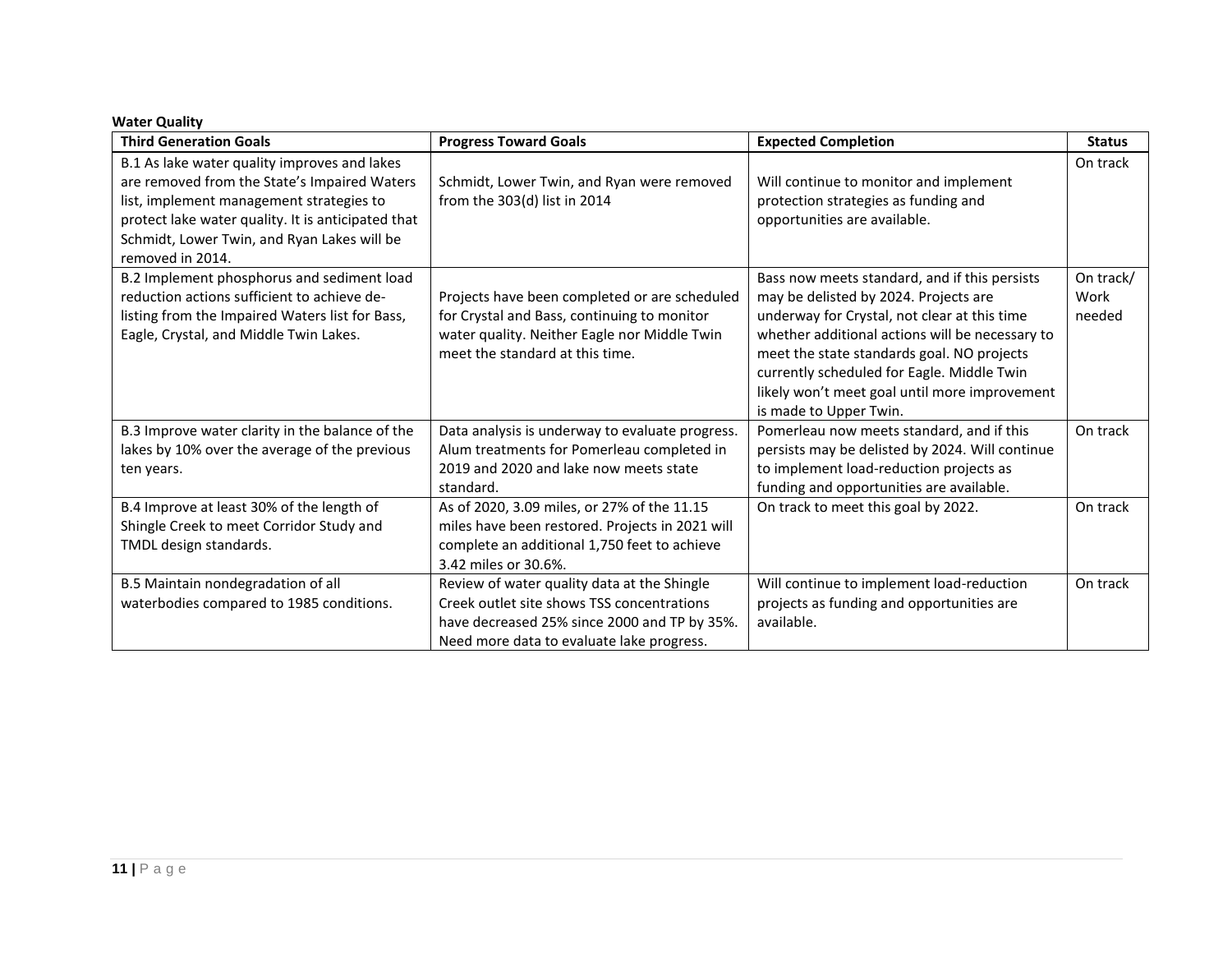| <b>Third Generation Actions</b>                  | <b>Progress Toward Goals</b>                    | <b>Expected Completion</b>                        | <b>Status</b> |
|--------------------------------------------------|-------------------------------------------------|---------------------------------------------------|---------------|
| a. Maintain and update as necessary calibrated   | P8 models for each lakeshed, calibrated to      | Will make updates to lakeshed models as           | On track      |
| P8 models for each lakeshed in Shingle Creek     | XPSWMM. Models updated as necessary for         | necessary as next round of the TMDL 5 Year        | Work          |
| and the major drainage areas of West             | TMDL reviews.                                   | Reviews.                                          | needed        |
| Mississippi.                                     |                                                 |                                                   |               |
| b. Maintain rules and standards requiring new    | New requirements incorporated into Third        | Will continue to monitor regulatory needs and     | On track      |
| development and redevelopment to control the     | Gen Plan and enforced for ongoing               | trends and consider rules and standards           |               |
| total phosphorus and total suspended solids      | development.                                    | revisions as necessary.                           |               |
| discharged from their sites, and update those    |                                                 |                                                   |               |
| standards as necessary.                          |                                                 |                                                   |               |
| c. Conduct an intensive BMP assessment for at    | Shingle: Completed assessments on 1,341         | Shingle: Goal of evaluating 5,874 acres by 2022   | Shingle:      |
| least 25% of that part of the watershed that     | acres of 23,497 acres developed prior to 1984,  | difficult; most interest is in doing compact 100- | On track      |
| developed prior to Commission rules in 1984,     | or 5.7%. With Mpls area will be 3,387 acres or  | 200 acre areas. More achievable goal is 15%, or   |               |
| and achieve 25% of the recommended load          | 14%                                             | 3,525 acres.                                      | West          |
| reduction within 10 years of the analysis.       |                                                 |                                                   | Miss:         |
|                                                  | West Miss: Completed assessments on 1,495       | West Miss: It is likely that the 25% goal will be | On track      |
|                                                  | acres of 7,023 acres developed prior to 1984,   | exceeded by 2022.                                 |               |
|                                                  | or 21%.                                         |                                                   |               |
| d. Contribute 25% of the cost of TMDL capital    | Shingle: Contributed \$3,169,450 to 25 projects | Will continue to contribute to projects           | On track      |
| implementation projects (up to \$250,000).       | since 2013.                                     | submitted to the Commissions' CIP.                |               |
|                                                  | West Miss: Contributed \$831,050 to 11          |                                                   |               |
|                                                  | projects since 2013.                            |                                                   |               |
| e. Pursue grant and other funding to implement   | Since 2013 received 18 grants totaling \$3.08   | Will continue to seek grant funding for projects  | On track      |
| improvement projects and feasibility studies.    | million.                                        | and special studies.                              |               |
| f. Prepare and implement an Annual Monitoring    | Completed annually.                             | Will continue to complete annually.               | On track      |
| Plan and conduct monitoring necessary to         |                                                 |                                                   |               |
| evaluate water quality conditions and trends in  |                                                 |                                                   |               |
| the lakes and streams in the two watersheds.     |                                                 |                                                   |               |
| g. Evaluate progress toward achieving TMDL       | Have completed review of Chloride, all the      | Shingle Creek DO and Biotic Review will be        | On track      |
| goals every five years following adoption of the | lakes.                                          | completed in 2021. All 5 Year Reviews of all      | Work          |
| respective Implementation Plans.                 |                                                 | TMDLs are expected to be completed by 2022.       | needed        |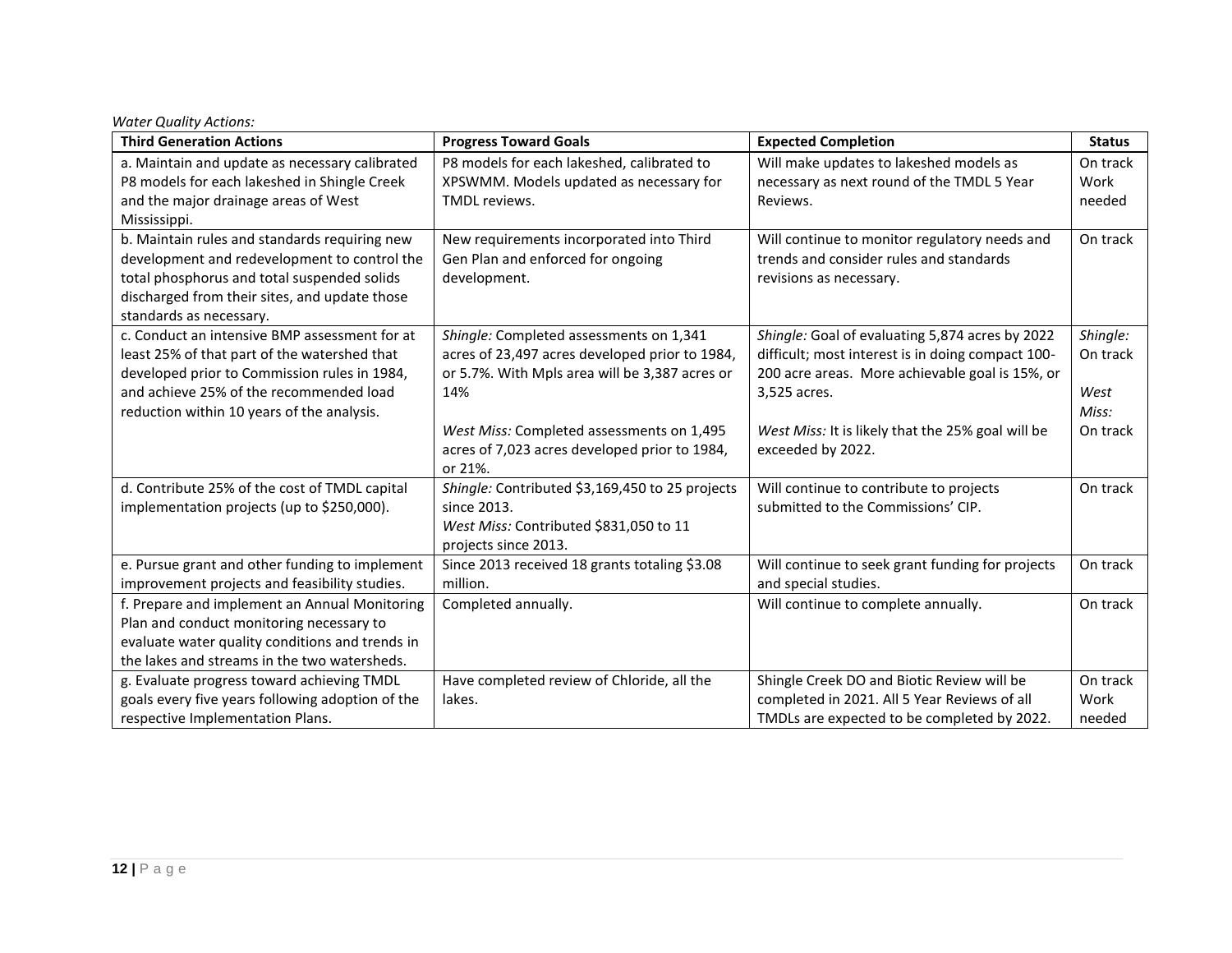#### **Groundwater**

| <b>Third Generation Goals</b>                                                                                                                             | <b>Progress Toward Goals</b>                                                                                                                           | <b>Expected Completion</b>                                                                             | <b>Status</b>  |
|-----------------------------------------------------------------------------------------------------------------------------------------------------------|--------------------------------------------------------------------------------------------------------------------------------------------------------|--------------------------------------------------------------------------------------------------------|----------------|
| C.1 Infiltrate stormwater runoff from new                                                                                                                 | New requirements incorporated into Third Gen                                                                                                           | Will continue to enforce and to urge voluntary                                                         | On track       |
| impervious surface.                                                                                                                                       | Plan and enforced for ongoing development.                                                                                                             | compliance where infiltration is not required.                                                         |                |
| C.2 Identify opportunities for and implement<br>projects to infiltrate runoff from existing<br>impervious surface.                                        | Have completed five subwatershed<br>assessments that have identified infiltration<br>BMPs. Worked with Crystal on Becker Park<br>Infiltration Project. | Will continue to implement volume reduction<br>projects as funding and opportunities are<br>available. | On track       |
| C.3 Work with the appropriate state agencies<br>to incorporate groundwater assessment into<br>the sustainable water budget analysis for each<br>watershed | Not yet completed.                                                                                                                                     | Will not be completed.                                                                                 | Work<br>needed |

#### *Groundwater Actions:*

| <b>Third Generation Actions</b>                                                                                                                                                                                                             | <b>Progress Toward Goals</b>                                                                                                                                                                                  | <b>Expected Completion</b>                                                                                                                                                                                                                             | <b>Status</b>                                     |
|---------------------------------------------------------------------------------------------------------------------------------------------------------------------------------------------------------------------------------------------|---------------------------------------------------------------------------------------------------------------------------------------------------------------------------------------------------------------|--------------------------------------------------------------------------------------------------------------------------------------------------------------------------------------------------------------------------------------------------------|---------------------------------------------------|
| a. Maintain rules and standards requiring new<br>development and redevelopment to abstract<br>or infiltrate stormwater runoff from new<br>impervious surface and update those<br>standards as necessary.                                    | New requirements incorporated into Third Gen<br>Plan and enforced for ongoing development.                                                                                                                    | Will continue to monitor regulatory needs and<br>trends and consider rules and standards<br>revisions as necessary.                                                                                                                                    | On track                                          |
| b. Conduct an intensive BMP assessment for at<br>least 25% of that part of the watershed that<br>developed prior to Commission rules in 1984<br>and achieve 25% of the recommended volume<br>reduction within 10 years of the analysis.     | Shingle: Completed assessments on 3,387 acres<br>of 23,497 acres developed prior to 1984, or<br>14%.<br>West Miss: Completed assessments on 1,495<br>acres of 7,023 acres developed prior to 1984, or<br>21%. | Shingle: Goal of evaluating 5,874 acres by 2022<br>difficult; most interest is in doing compact 100-<br>200 acre areas. More achievable goal is 15%, or<br>3,525 acres.<br>West Miss: No pending SWAs, will likely fall just<br>short of the 25% goal. | Shingle:<br>On track<br>West<br>Miss:<br>On track |
| c. Coordinate with the Minnesota DNR and<br>other agencies to develop an action plan<br>addressing surficial groundwater elevation<br>issues in northern Brooklyn Park and the<br>associated impacts on wetlands and Lake<br><b>Success</b> | Preliminary conversations.                                                                                                                                                                                    | Will be completed in the 2020-2022 time<br>period.                                                                                                                                                                                                     | Work<br>needed                                    |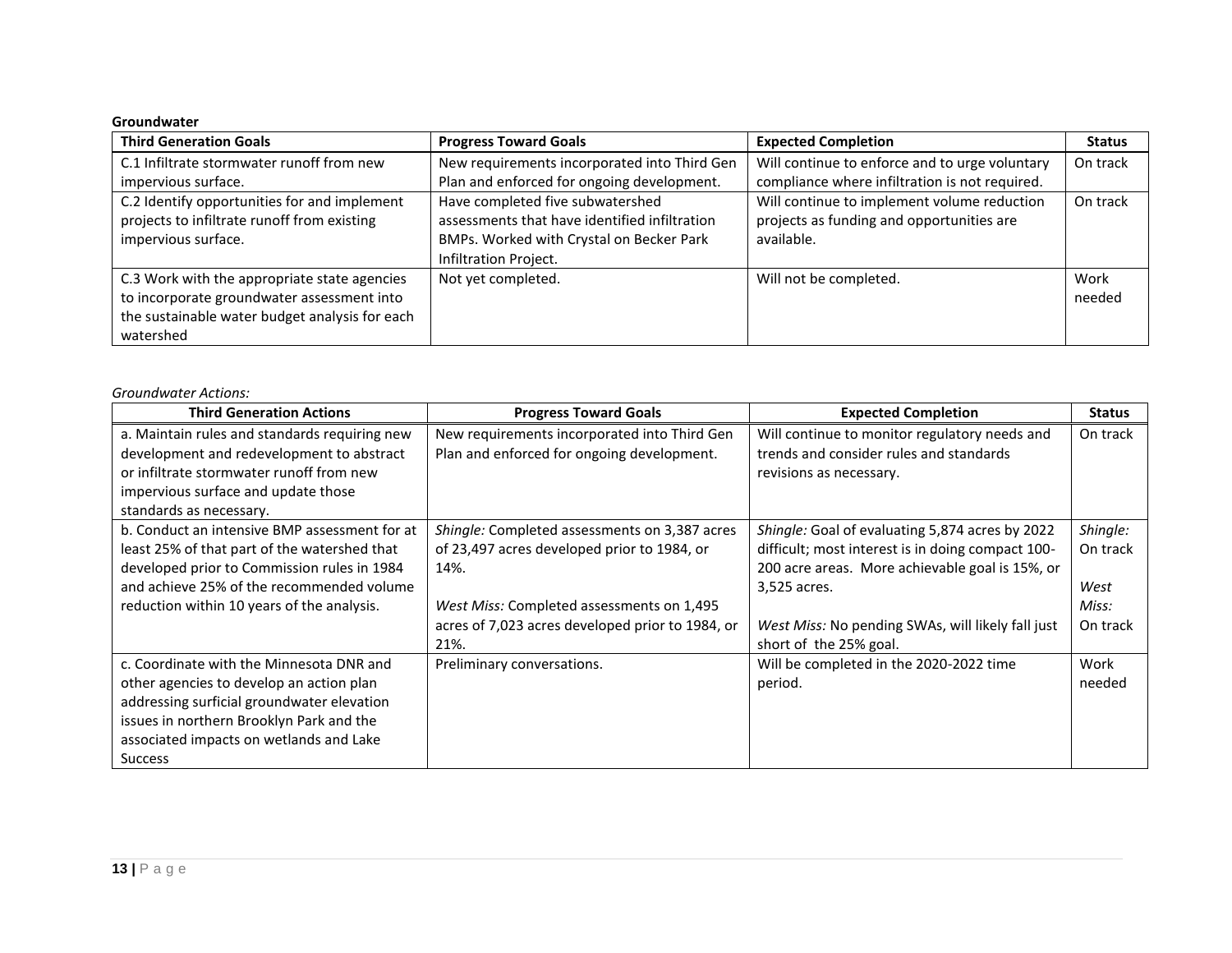### **Wetlands**

| <b>Third Generation Goals</b>                  | <b>Progress Toward Goals</b>                    | <b>Expected Completion</b>              | <b>Status</b> |
|------------------------------------------------|-------------------------------------------------|-----------------------------------------|---------------|
| D.1 Maintain the existing functions and values | For WCA projects where the Commissions are      | Not clear.                              | Work          |
| of wetlands identified in the Commissions'     | the LGU, are noting where the wetland is a      |                                         | needed        |
| Water Quality Plan as high priority.           | priority wetland. Have not yet set up a process |                                         |               |
|                                                | for evaluating this.                            |                                         |               |
| D.2 Informed by the sustainable water budget   | Not yet completed.                              | Will be completed in the 2020-2022 time | Work          |
| study, improve functions and values of         |                                                 | period.                                 | needed        |
| wetlands.                                      |                                                 |                                         |               |

#### *Wetland Actions*:

| <b>Third Generation Actions</b>                                                                                                                         | <b>Progress Toward Goals</b>                             | <b>Expected Completion</b>                                                                                          | <b>Status</b> |
|---------------------------------------------------------------------------------------------------------------------------------------------------------|----------------------------------------------------------|---------------------------------------------------------------------------------------------------------------------|---------------|
| a. Adopt a wetland replacement sequencing<br>policy.                                                                                                    | Rules and Standards include a sequencing<br>preference.  | Will continue to monitor regulatory needs and<br>trends and consider rules and standards<br>revisions as necessary. | On track      |
| b. Identify wetland restoration opportunities<br>and implement projects to restore wetland<br>functions and values or to create new wetland<br>acreage. | Minor vegetation enhancement on Wetland<br>639W project. | Will continue to pursue grant funds and<br>implement projects as funding is available.                              | On track      |

#### **Drainage Systems**

| <b>Third Generation Goals</b>        | <b>Progress Toward Goals</b>   | <b>Expected Completion</b>                | <b>Status</b> |
|--------------------------------------|--------------------------------|-------------------------------------------|---------------|
| E.1 Continue current Hennepin County | Continue current jurisdiction. | Will continue current jurisdiction unless | On track      |
| iurisdiction over County Ditch #13   |                                | otherwise agreed to.                      |               |

#### *Drainage System Actions*:

| <b>Third Generation Actions</b>            | <b>Progress Toward Goals</b>               | <b>Expected Completion</b>    | <b>Status</b> |
|--------------------------------------------|--------------------------------------------|-------------------------------|---------------|
| a. Periodically reconsider the appropriate | Considered during development of the Third | Will reconsider as requested. | On track      |
| jurisdiction over County Ditch #13.        | Gen Plan, no change.                       |                               |               |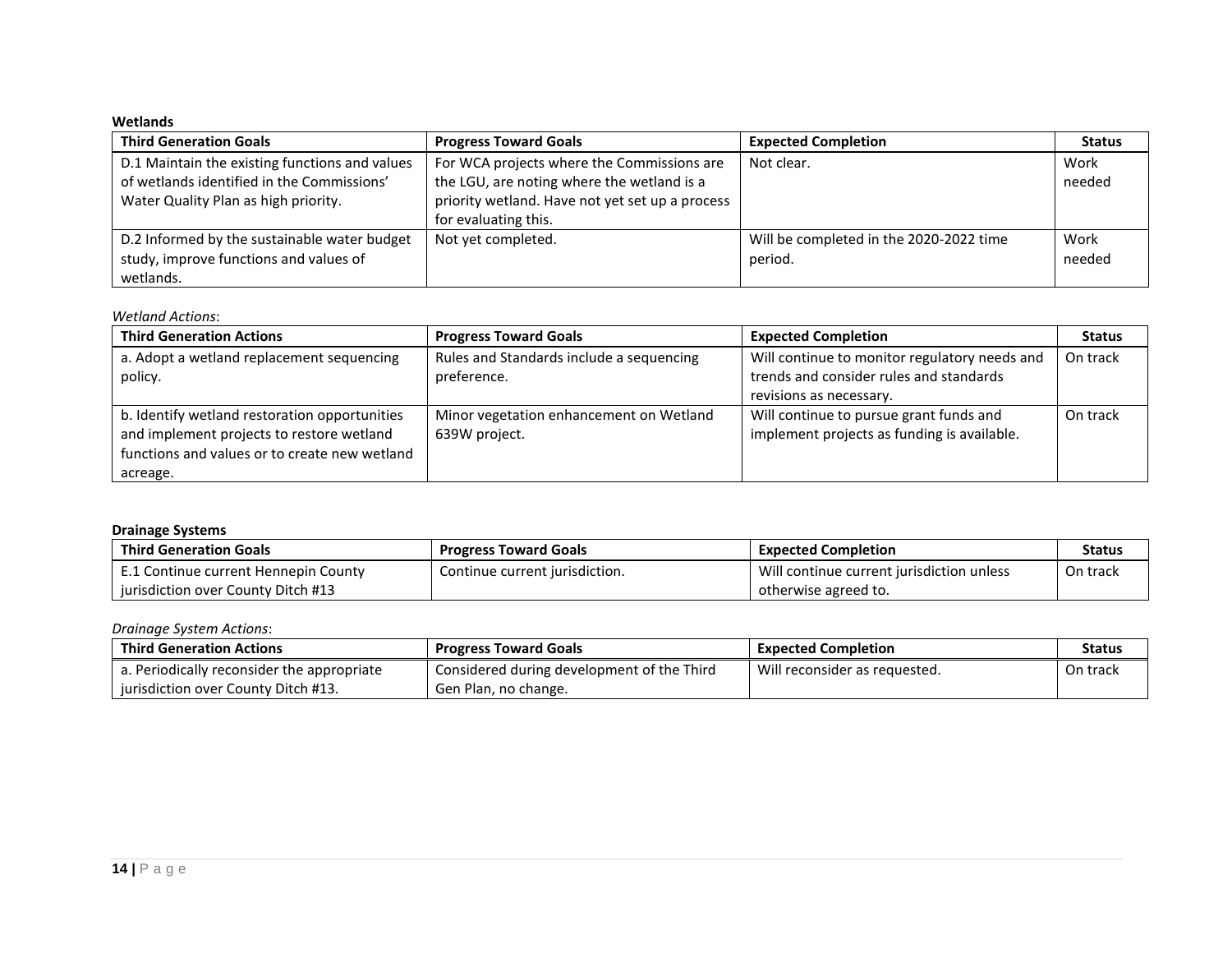## **Commission Operations and Programming**

| <b>Third Generation Goals</b>                   | <b>Progress Toward Goals</b>                    | <b>Expected Completion</b>                     | <b>Status</b> |
|-------------------------------------------------|-------------------------------------------------|------------------------------------------------|---------------|
| F.1 Identify and operate within a sustainable   | Commissions continue to operate within the      | Ongoing.                                       | On track      |
| funding level that is affordable to member      | Assessment Cap specified in the JPA.            |                                                |               |
| cities.                                         |                                                 |                                                |               |
| F.2 Foster implementation of TMDL and other     | Contributed to 17 Shingle projects and to 6     | Will continue to cost-share through the county | On track      |
| implementation projects by sharing in their     | West Miss projects since 2013. Established City | levy and to pursue grant funds and implement   |               |
| cost and proactively seeking grant funds.       | BMP and Partnership Cost Share programs and     | projects as funding is available.              |               |
|                                                 | contributed to 16 BMP retrofits in SC and 1 in  |                                                |               |
|                                                 | WM. Received over \$3 million in grants.        |                                                |               |
| F.3 Operate a public education and outreach     | Shingle Creek and West Mississippi partner      | Ongoing, in partnership with WMWA and other    | On track      |
| program that meets the NPDES Phase II           | with Bassett Creek and Elm Creek and other      | organizations. WMWA is updating educational    |               |
| education requirements for the member cities.   | agencies and nonprofits to provide education    | materials to meet the new NPDES                |               |
|                                                 | and outreach through the West Metro Water       | requirements.                                  |               |
|                                                 | Alliance (WMWA). An annual report is provided   |                                                |               |
|                                                 | to the member cities for the NPDES annual       |                                                |               |
|                                                 | report.                                         |                                                |               |
| F.4 Operate a monitoring program sufficient to  | The commissions operate ongoing lake,           | Ongoing annually.                              | On track      |
| characterize water quantity, water quality, and | stream, and wetland monitoring programs         |                                                |               |
| biotic integrity in the watersheds and to       | using both commission technical staff and       |                                                |               |
| evaluate progress toward meeting TMDL goals.    | volunteers.                                     |                                                |               |
| F.5 Maintain rules and standards for            | Requirements consistent with the NPDES          | Will complete review as necessary.             | On track      |
| development and redevelopment that are          | <b>General Stormwater Permit and MIDS were</b>  |                                                |               |
| consistent with local and regional TMDLs,       | incorporated into Third Gen Plan and enforced   |                                                |               |
| federal guidelines, source water and well head  | for ongoing development. The MN NPDES           |                                                |               |
| protection requirements, sustainable water      | General Permit was reissued and is under        |                                                |               |
| yields, nondegradation, and ecosystem           | review to assess potential for rules            |                                                |               |
| management goals.                               | modification.                                   |                                                |               |
| F.6 Serve as a technical resource for member    | The Commissions maintain an ongoing             | Ongoing.                                       | On track      |
| cities.                                         | Technical Advisory Committee.                   |                                                |               |